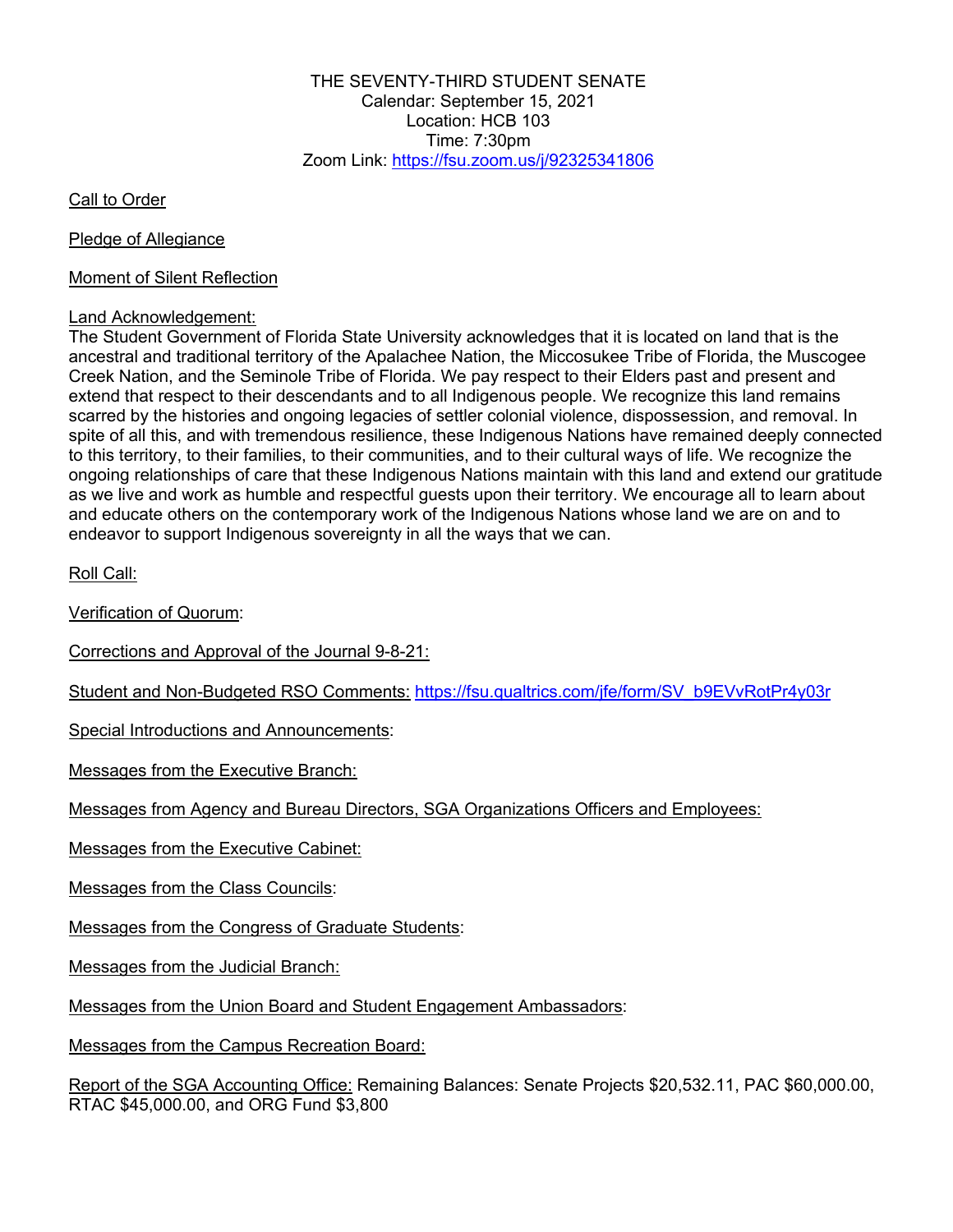## Report of Senate Liaisons:

## Report of Committees:

- Judiciary
- Internal Affairs
- Budget
- Finance
- Student Life & Academic Affairs
- Rules & Calendar

### Senate Confirmations:

Nicolas "Col" Stinson for Deputy Treasurer, Kaitlynn Adams for Diversity & Inclusion Institute Director, Kevin Angel for Medical Response Unit Director, Rawan Abhari for Office of Governmental Affairs Director, Jason Puwalski for Office of Governmental Affairs Internal Assistant Director, Kana Lilly for Mental Health Council Executive Vice President, Ana Dolorit for Mental Health Council Vice President of Outreach, Johanna Carpio for Asian American Student Union Treasurer, Haley Olsen for Veterans Student Union Secretary

### Consent Calendar:

## Bills First Reading:

| <b>Bill 49</b> | Sponsored by Senator Linsky (P)<br>To elucidate the legislative subpoena powers vested in the Senate by the Student<br>Body Constitution, subject to limited oversight by the Student Senate President.<br><b>REFERRED TO JUDICIARY, 09.08.</b>                                                                                                                       |
|----------------|-----------------------------------------------------------------------------------------------------------------------------------------------------------------------------------------------------------------------------------------------------------------------------------------------------------------------------------------------------------------------|
| <b>Bill 50</b> | Sponsored by Senator Linsky (P)<br>To amend statutes which concern the discretionary veto power granted to the Vice<br>President of Student Affairs by the SGA Senate. REFERRED TO JUDICIARY, 09.08.                                                                                                                                                                  |
| <b>Bill 51</b> | Sponsored by Senator Randall (P)<br>To amend the Student Body Statutes to eliminate the Budget Committee in its entirety<br>and restructure its current duties to the purview of the Finance Committee.<br><b>REFERRED TO JUDICIARY THEN RULES &amp; CALENDAR, 09.08.</b>                                                                                             |
| <b>Bill 52</b> | Sponsored by Senator Randall (P)<br>To transfer \$500 from Executive Projects to the Jewish Student Union to pay for the<br>Jewish Student Union Director's Fall 2021 salary.                                                                                                                                                                                         |
| <b>Bill 53</b> | Sponsored by Senator J. Hitchcock, T. Murray (P) Guillamont, K. Hitchcock, Nemeth,<br>Powell, Puwalski, Remler, Russell, Tsouroukdissian, West (Co)<br>To amend Student Body Statutes remove the requirement for a Student Senator to<br>have served two years or more in the Student Senate in order to be awarded<br>membership in the Student Senate Hall of Fame. |

#### Bills Second Reading:

Constitutional Amendments:

## Resolutions:

Resolution 18 Sponsored by Senator Gonzalez (P) Calling on the FSU Administration and Board of Trustees to review and withdraw investments from corporations deemed unethical by the FSU student community.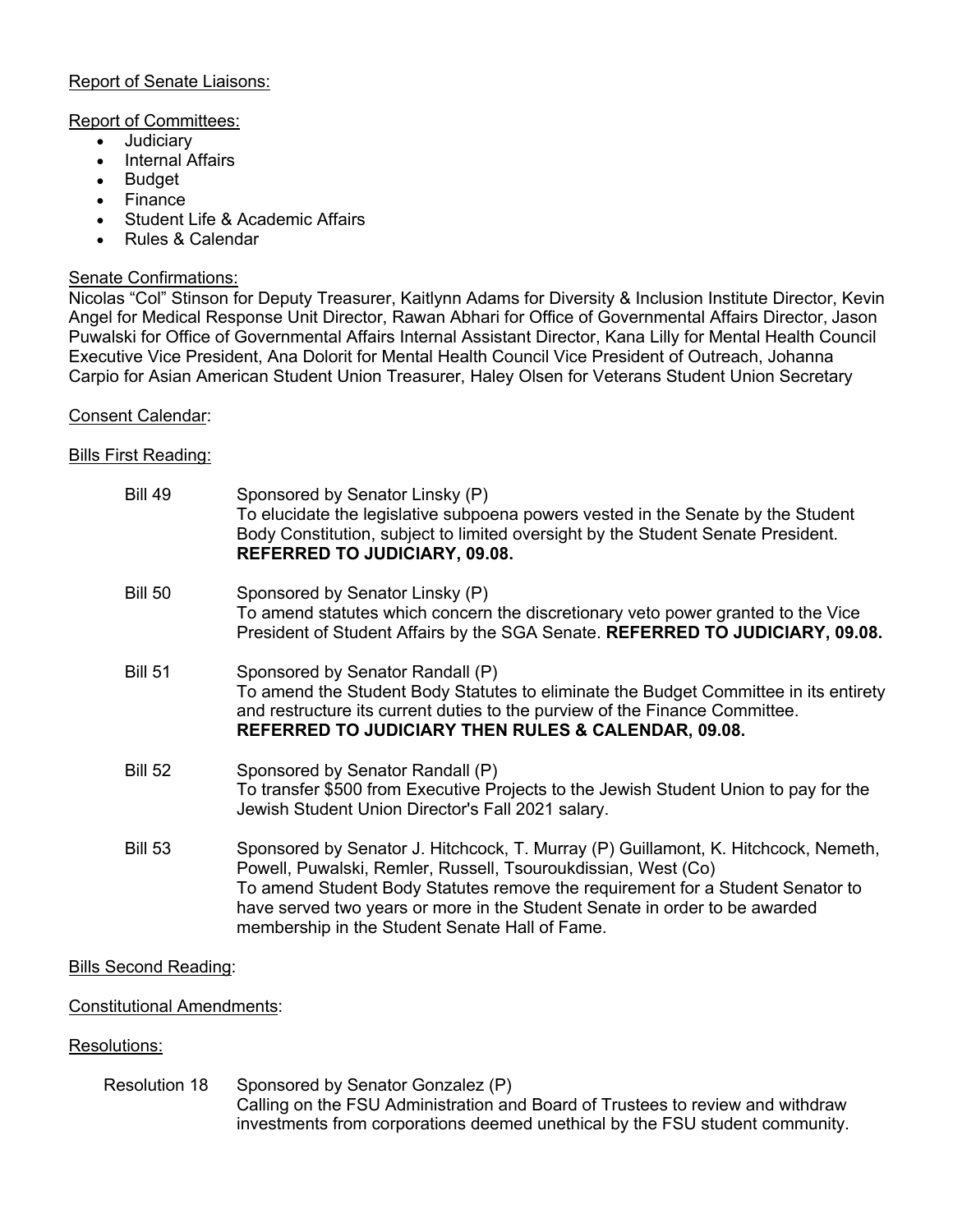**REFERRED TO SLAA, 02.10. TABLED IN SLAA, 02.16., 02.23., 03.09., 03.16, 03.23, 03.30, 04.06, 06.09, 06.21, 06.05, 07.19, 09.06.**

- Resolution 43 Sponsored by Senator Roy (P), Marcus (Co) Condemning the Florida Board of Education's banning of the discussion of Critical Race Theory in Florida Public Schools. **REFERRED TO SLAA THEN RULES & CALENDAR, 07.07. TABLED IN SLAA, 07.19. AMENDED AND PASSED IN SLAA, 09.06.**
- Resolution 48 Sponsored by Senator Bowling (P), Hadley, Puwalski (Co) Pledging support for native and indigenous rights movements. **REFERRED TO SLAA, 09.01.**
- Resolution 54 Sponsored by Senators Linsky, Randall (P), Little, Nemeth, Tackett (Co) Amending Rule 6 of Senate Rules of Procedure to clarify the duties of Senate Committees. **REFERRED TO RULES & CALENDAR, 09.01. TABLED IN RULES & CALENDAR, 09.07.**
- Resolution 55 Sponsored by Senators Linsky, Randall (P), Little, Nemeth, Tackett (Co) Amending Rule 5 of Senate Rules of Procedure to update the procedures of Senate Committees. **REFERRED TO RULES & CALENDAR, 09.01. TABLED IN RULES & CALENDAR, 09.07.**
- Resolution 58 Sponsored by Senator Linsky (P), Little, Nemeth, Randall, Tackett (Co) Amending Rule 9 of Senate Rules of Procedure to clarify the Senate's use of Robert's Rules of Order. **REFERRED TO RULES & CALENDAR, 09.01. TABLED IN RULES & CALENDAR, 09.07.**
- Resolution 59 Sponsored by Senators Linsky, Tackett (P), Little, Nemeth, Randall (Co) Amending Rule 10 of Senate Rules of Procedure to clarify the types of legislation and submissions made by Student Senators. **REFERRED TO RULES & CALENDAR, 09.01. TABLED IN RULES & CALENDAR, 09.07.**
- Resolution 60 Sponsored by Senators Linsky, Randall (P), Little, Nemeth, Tackett (Co) Amending Rule 11 of Senate Rules of Procedure to clarify the Senate procedures for debate and voting. **REFERRED TO RULES & CALENDAR, 09.01. TABLED IN RULES & CALENDAR, 09.07.**
- Resolution 61 Sponsored by Senators Linsky, Little (P), Nemeth, Randall, Tackett (Co) Amending Rule 12 of Senate Rules of Procedure to update the guidelines surrounding decorum and conduct within the Senate Chambers. **REFERRED TO RULES & CALENDAR, 09.01. TABLED IN RULES & CALENDAR, 09.07.**
- Resolution 62 Sponsored by Senators Linsky, Randall (P), Little, Nemeth, Tackett (Co) Amending Rule 13 of Senate Rules of Procedure to clarify the Senate attendance guidelines. **REFERRED TO RULES & CALENDAR, 09.01. TABLED IN RULES & CALENDAR, 09.07.**
- Resolution 63 Sponsored by Senator Linsky (P), Little, Nemeth, Randall, Tackett (Co) Amending Rule 15 of Senate Rules of Procedure to clarify the procedure for amending Rules of Procedure. **REFERRED TO RULES & CALENDAR, 09.01. TABLED IN RULES & CALENDAR, 09.07.**
- Resolution 65 Sponsored by Senator Randall (P)